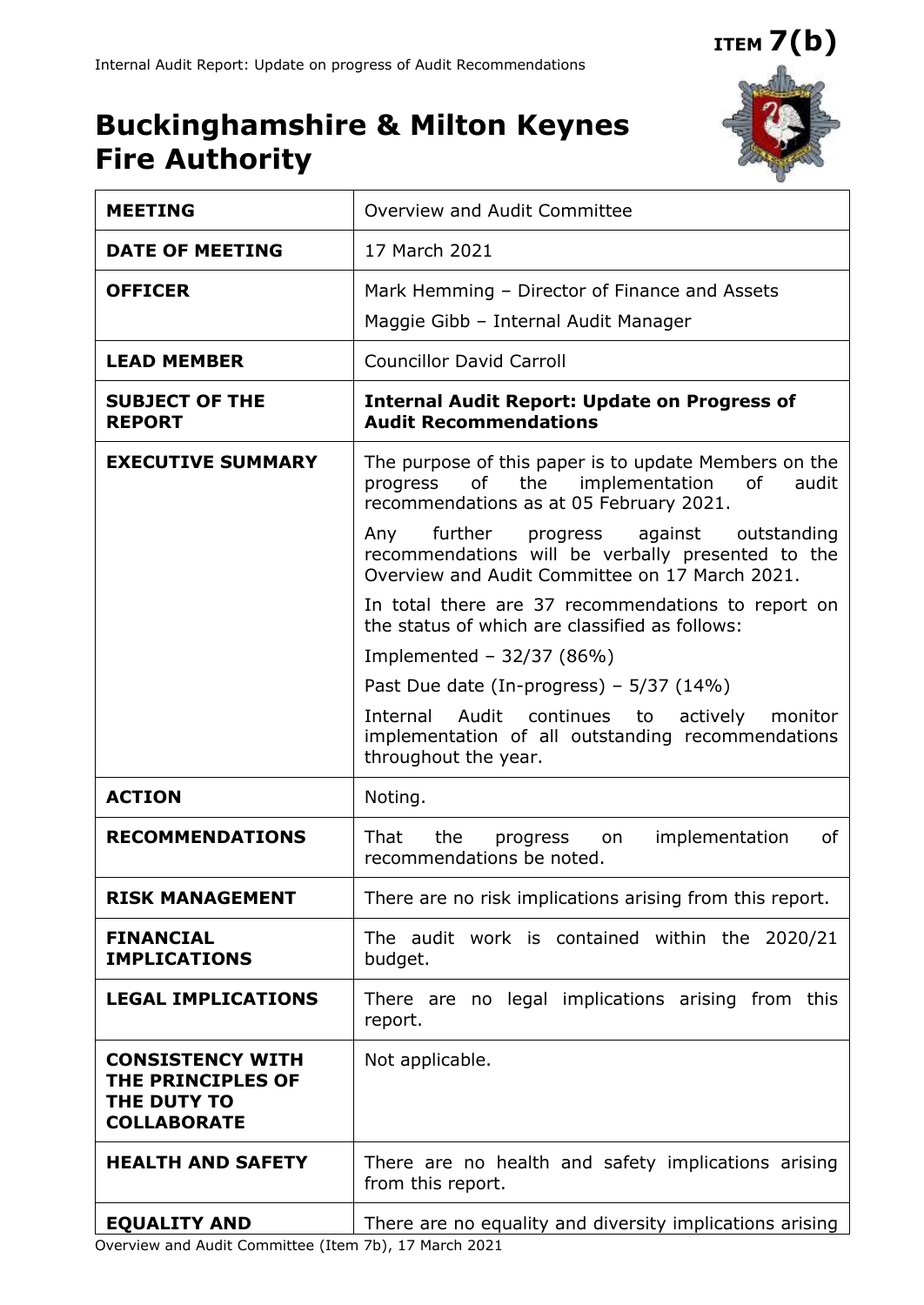Internal Audit Report: Update on progress of Audit Recommendations

| <b>DIVERSITY</b>                                           | from this report.                                                                                                                                                                                                                                                                   |  |  |  |  |  |  |
|------------------------------------------------------------|-------------------------------------------------------------------------------------------------------------------------------------------------------------------------------------------------------------------------------------------------------------------------------------|--|--|--|--|--|--|
| <b>USE OF RESOURCES</b>                                    | Communication and progress monitoring<br>All audits, follow-up reports and further updates will<br>be submitted to SMB and Overview and Audit<br>Committee.<br>Internal Audit Plans 2017/18, 2018/19 and 2019/20<br>Internal Audit reports taken to Overview and Audit<br>Committee |  |  |  |  |  |  |
| <b>PROVENANCE SECTION</b><br>&<br><b>BACKGROUND PAPERS</b> |                                                                                                                                                                                                                                                                                     |  |  |  |  |  |  |
| <b>APPENDICES</b>                                          | Appendix A: Status of Internal Audit<br>Recommendations - March 2021                                                                                                                                                                                                                |  |  |  |  |  |  |
| <b>TIME REQUIRED</b>                                       | 10 minutes                                                                                                                                                                                                                                                                          |  |  |  |  |  |  |
| <b>REPORT ORIGINATOR</b><br><b>AND CONTACT</b>             | Maggie Gibb - Internal Audit Manager<br>Maggie.Gibb@buckinghamshire.gov.uk<br>01296 387327                                                                                                                                                                                          |  |  |  |  |  |  |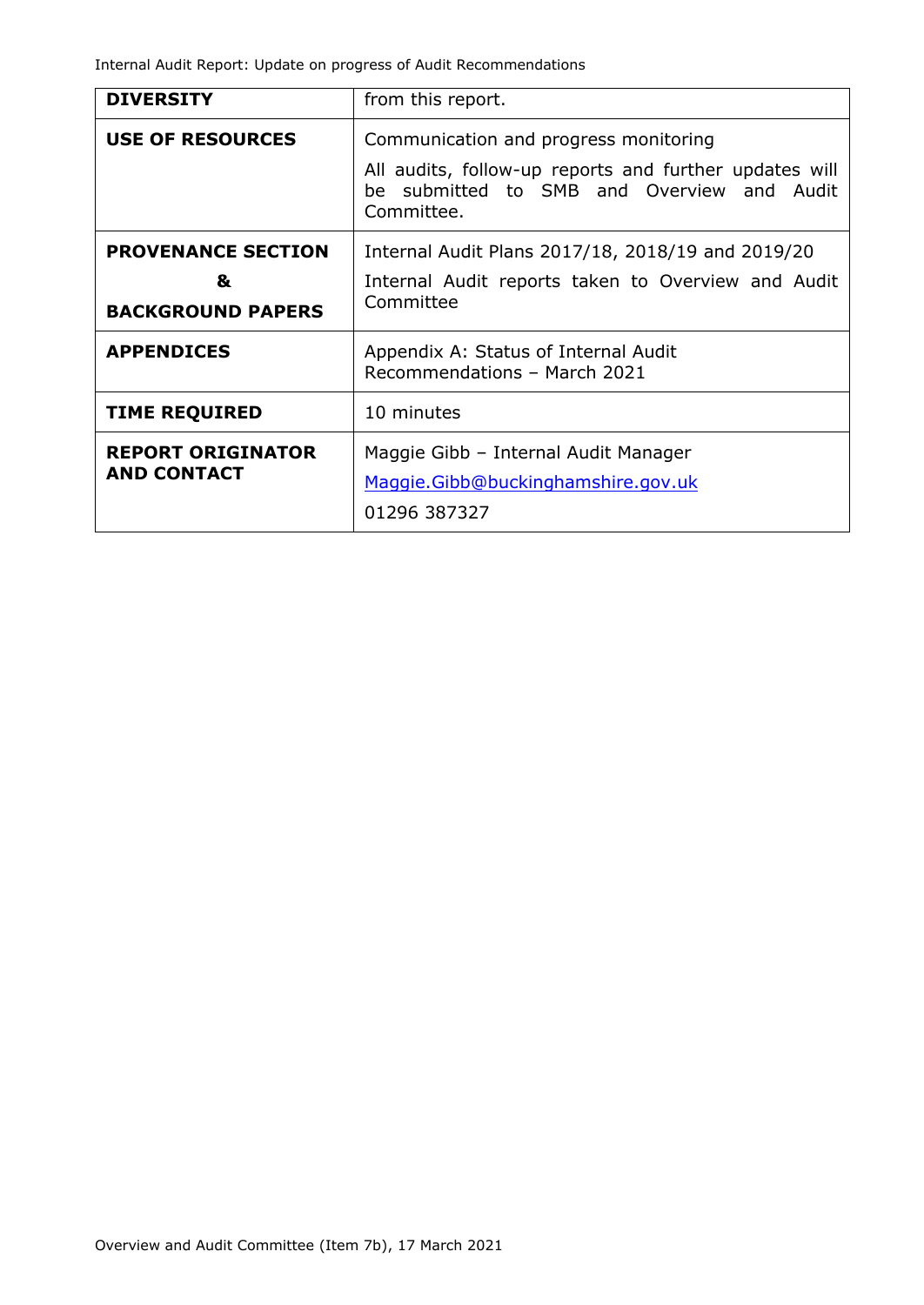## **Appendix A: Status of Audits Recommendations**

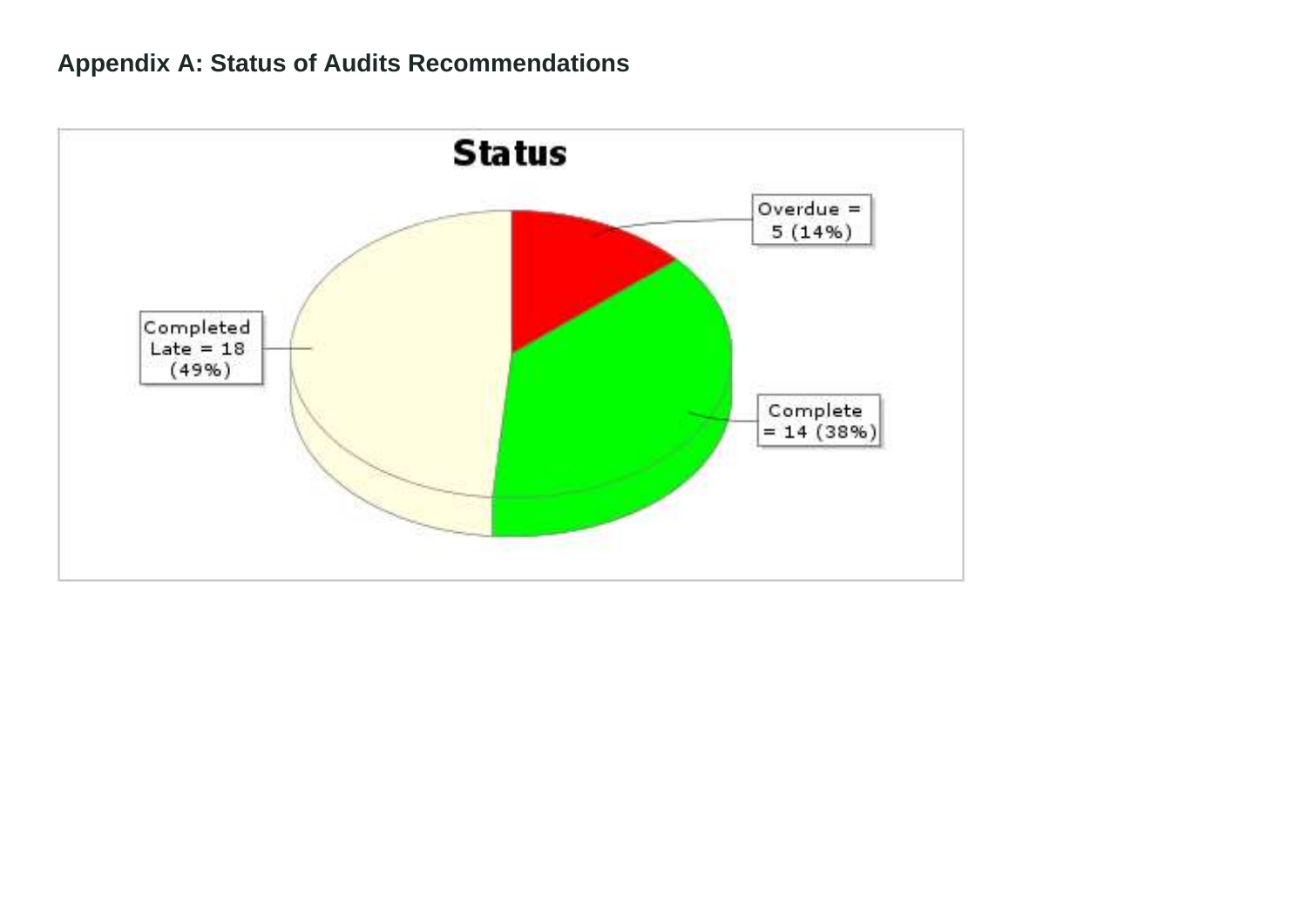## **BMKFA Overdue Audit Management Actions**

| <b>Audit Title &amp;</b><br><b>Management</b><br><b>Action</b>         | <b>Description</b>                                                                                                                                                                                                                                                                                                                                                                                                                                                                                                                                                                                                                                                                                                                                                                                                                                                                                                                                                                                                                                                                                                                                                                                                                                                                                                                                                                                                                                                                                                                                                                                                                                                                                                                                                                                                                                                                                                                                | <b>Due</b><br><b>Date</b> | <b>Priority</b>                  | <b>Action</b><br>Owner | <b>Latest Note</b>                                                                                                                                                                                                                                                                                                                                                                                                                                  |
|------------------------------------------------------------------------|---------------------------------------------------------------------------------------------------------------------------------------------------------------------------------------------------------------------------------------------------------------------------------------------------------------------------------------------------------------------------------------------------------------------------------------------------------------------------------------------------------------------------------------------------------------------------------------------------------------------------------------------------------------------------------------------------------------------------------------------------------------------------------------------------------------------------------------------------------------------------------------------------------------------------------------------------------------------------------------------------------------------------------------------------------------------------------------------------------------------------------------------------------------------------------------------------------------------------------------------------------------------------------------------------------------------------------------------------------------------------------------------------------------------------------------------------------------------------------------------------------------------------------------------------------------------------------------------------------------------------------------------------------------------------------------------------------------------------------------------------------------------------------------------------------------------------------------------------------------------------------------------------------------------------------------------------|---------------------------|----------------------------------|------------------------|-----------------------------------------------------------------------------------------------------------------------------------------------------------------------------------------------------------------------------------------------------------------------------------------------------------------------------------------------------------------------------------------------------------------------------------------------------|
| BMKFA 1718<br>1802 Fleet<br>Management<br>(1a &<br>b)Tranman<br>Review | <b>Finding</b><br>In discussion with the Fleet Manager it was confirmed that the latest Tranman training was delivered circa.<br>December 2015 through a one day training event. This training event covered a large amount of materials<br>in a short period of time and meant that a number of key topics were not covered in their entirety or in<br>sufficient detail to fully absorbed the information to the required standard.<br>Since the training was delivered there have also been a number of staff changes, resulting in three<br>members of staff, from a five person team who use the Tranman system, never being taught the full<br>system and how to use the software from the software provider. This has led to potential under-utilisation<br>of the software and some inconsistencies in the use of the system potentially compromising data integrity<br>and alignment of processes.<br>In addition it was noted that there are current reporting issues through the Crystal Reporting function,<br>which added to the potential inconsistencies in the use of the system means reporting functions cannot be<br>fully relied upon to provide up to date and valid information to base decisions upon. Audit acknowledges<br>that the reporting issue is currently being investigated by Tranman.<br><b>Risk</b><br>Where training is not provided on a periodic basis, staff may adopted inappropriate, ineffective, and / or<br>out dated working practices.<br><b>Action</b><br>1a) Tranman to carry out a review of the current system and its utilisation and offer options for further<br>utilisation of the current system, available 'upgrades' and system improvements. This information can then<br>be analysed to ascertain the most appropriate action.<br>1b) Identify training requirements, system improvements and possible upgrades for implementation in<br>2018/19 (depending on funding requirements). | $31 -$<br>Aug-<br>2017    | <b>Medium</b><br>Priority        |                        | Update from Jez Finden, Fleet Manager:<br>There have been delays due to COVID,<br>leave and the Christmas break, but we<br>Jez Finden $ $ are now in the final stages of<br>implementation - we are working through<br>issues identified during UAT and expect<br>to 'go-live' towards the end of this month<br>(Feb).                                                                                                                              |
| BMKFA 1718<br>1831 Core<br>Financial<br>Controls (3)<br><b>Debtors</b> | <b>Finding</b><br>A sample of 25 invoices raised between April and December 2017 and a sample of five current debts was<br>reviewed to confirm that supporting documentation was held for each invoice raised, invoices were paid on<br>time and that any outstanding debts are chased seven days after the due date in accordance with<br>Financial Instructions. However the following exceptions were noted from the testing undertaken:<br>• Four current debts were subject to the standard debt recovery process, for two of these debts the<br>chasing letter was sent out to debtors more than seven days after the due date (14 days and 11 days)<br>respectively). For one of these debts no first reminder was held on Integra.<br>. Two of the five debts tested were older than 30 days. These were both being chased by way of email<br>reminders from Finance and had not been referred to Legal Services as required by the Financial<br>Instructions.<br><b>Risk</b><br>If debts to the Fire Authority are not managed and actively pursued in line with the Financial Instructions,<br>there is a risk that money owed to the Fire Authority may not be recovered<br><b>Action</b><br>Financial Instructions and Debt Management Policy to be updated to clarify that the Chief Finance Officer<br>may choose to refer debts to legal, rather than implying that they are automatically referred after 30 days.                                                                                                                                                                                                                                                                                                                                                                                                                                                                                                                 | $31 -$<br>Dec-<br>2020    | <b>Medium</b><br><b>Priority</b> | Mark<br>Hemming        | Followed up as part of the 2020/21 Core<br>Financial Controls audit:<br>The Financial Instructions were last<br>updated January 2018 and the change to<br>wording from "may" refer aged debt to<br>legal rather than we "will" has not yet<br>been implemented. Finance are<br>reluctant to take a paper to O&A for<br>approval just to change one word. This<br>change will be made as part of the next<br>revision to the Financial Instructions. |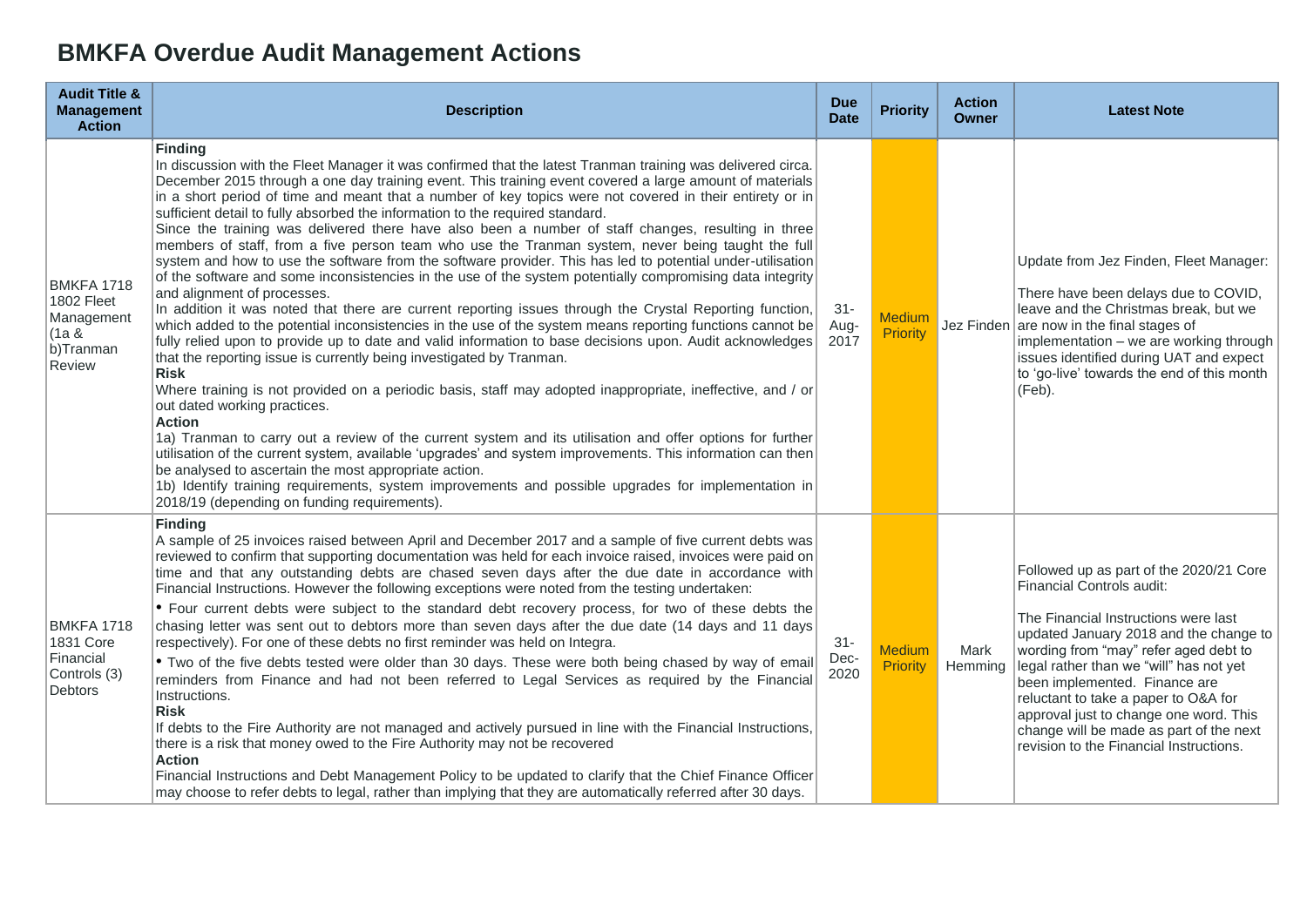| <b>Audit Title &amp;</b><br><b>Management</b><br><b>Action</b>                       | <b>Description</b>                                                                                                                                                                                                                                                                                                                                                                                                                                                                                                                                                                                                                                                                                                                                                                                                                                                                                                                                                                                                                                                                                                                                                                                                                                                                                                                                                                                                                                                                                                                                                                                                                                                                                                                                                                                                                                                                                                                                                                                                                                                                                                                                                                                                                                                                                                                                                                                                                                                                                                                                                                                                                                                                                                                                                                                            | <b>Due</b><br><b>Date</b> | <b>Priority</b>                  | <b>Action</b><br><b>Owner</b> | <b>Latest Note</b>                                                                                                                                                                                                                                                                               |
|--------------------------------------------------------------------------------------|---------------------------------------------------------------------------------------------------------------------------------------------------------------------------------------------------------------------------------------------------------------------------------------------------------------------------------------------------------------------------------------------------------------------------------------------------------------------------------------------------------------------------------------------------------------------------------------------------------------------------------------------------------------------------------------------------------------------------------------------------------------------------------------------------------------------------------------------------------------------------------------------------------------------------------------------------------------------------------------------------------------------------------------------------------------------------------------------------------------------------------------------------------------------------------------------------------------------------------------------------------------------------------------------------------------------------------------------------------------------------------------------------------------------------------------------------------------------------------------------------------------------------------------------------------------------------------------------------------------------------------------------------------------------------------------------------------------------------------------------------------------------------------------------------------------------------------------------------------------------------------------------------------------------------------------------------------------------------------------------------------------------------------------------------------------------------------------------------------------------------------------------------------------------------------------------------------------------------------------------------------------------------------------------------------------------------------------------------------------------------------------------------------------------------------------------------------------------------------------------------------------------------------------------------------------------------------------------------------------------------------------------------------------------------------------------------------------------------------------------------------------------------------------------------------------|---------------------------|----------------------------------|-------------------------------|--------------------------------------------------------------------------------------------------------------------------------------------------------------------------------------------------------------------------------------------------------------------------------------------------|
| <b>BMKFA 1819</b><br>1947 Project<br>Management<br>BLH (2) The<br>Hub<br>Performance | <b>Finding</b><br>During the Audit it was confirmed that the HUB have had difficulties with technical support; which has had<br>an impact of the timeliness of design work, changes or updates and which in turn has led to delays in<br>providing information that is required by Kingerlee - the construction firm. The Quantity Surveyor<br>maintains a schedule of delays caused by the HUB and the associated costs. It was confirmed that any<br>financial implications that arise as a result of the HUB's poor performance could potentially be<br>recoverable. However Audit found that whilst these potentially recoverable costs are reflected in the<br>Budget Monitoring Financial Statements, they are not separately identified as attributable to any party as<br>this will be the subject of negotiation between all parties depending on final outcomes at the conclusion of<br>construction. The risk of HUB poor performance has been recorded in the risk register.<br>It was confirmed that the Director for the HUB Professional Services has been made aware of potentially<br>recoverable costs and the issues that were causing poor performance have been addressed.<br><b>Risk</b><br>Where the impact of poor performance is not completely and accurately reflected in the budget and/or risk<br>register, this may lead to project overspend as the budget will not be forecasting all expected costs.<br><b>Action</b><br>The necessary actions to deal with potential financial loss arising from delays on the part of HUB have<br>already been addressed during 2018 and a significant improvement has been seen. The current delay in<br>the construction programme (5-6 weeks) has not altered for some months.<br>Both the HUB and Kingerlee have a responsibility to mitigate any delay as much as possible and with<br>some 8 months of construction still to take place at the time of writing (Feb 2019) they must both maintain<br>the opportunity to do so.<br>Only at post construction and during the period when the final account will be negotiated and agreed, will<br>any financial loss due to delays or failures be attributed.<br>The Director of HUB's parent company (Integral UK Ltd) has been in discussions with both DFA and<br>Property Manager and he is well aware of the potential claim the Authority may have in due course.<br>The financial statements produced by the QS do show all costs (i.e. worst case) but do not at this stage<br>set out which potentially claimable costs are attributable to which parties.<br>The Authority's officers will continue to maintain dialogue with senior representatives at both the HUB and<br>Kingerlee over any potential situation (either worsening or improving) that may lead to a claim. | $31$ -Oct-<br>2019        | <b>Medium</b><br><b>Priority</b> | Mark<br>Hemming               | Update from Mark Hemming, Director of<br>Finance and Assets:<br>Unfortunately, the latest note for the<br>action is still as stated in the previous<br>update. The final account still hasn't<br>been settled, and until it is, we are unable<br>to proceed further with any potential<br>claim. |
| <b>BMKFA 1819</b><br>1948 Stores (2)<br><b>Asset Review</b>                          | <b>Finding</b><br>Staff are required to undertake regular asset checks. The frequency of these inventory checks are<br>dependent on the type of items, with this being determined by the PIT Number each asset is assigned.<br>When the staff check the assets, a device would be used to scan the tag label of each asset to show that<br>the asset has been located and checked. Once the staff have scanned the item, evidence of this scan is<br>registered automatically on Red Kite. During these inventory checks the staff will declare if they have<br>found the asset and if it is inadequate or faulty.<br>A sample of ten items was selected randomly from the Red Kite system. These were tested to see if the<br>items had been checked in accordance with the frequency required. In two cases the location of the items<br>was not found and the item had not been checked as a result.<br><b>Risk</b><br>Where assets are not checked on a regular basis, there is a risk that faulty or inadequate items are being<br>held and used by staff members.<br><b>Action</b><br>Inventory checks should be reviewed by the Asset Management Systems Officer. Where the inventory<br>checks have not been undertaken on a consistent basis, this will be followed up with staff.                                                                                                                                                                                                                                                                                                                                                                                                                                                                                                                                                                                                                                                                                                                                                                                                                                                                                                                                                                                                                                                                                                                                                                                                                                                                                                                                                                                                                                                                                                                   | $31 -$<br>Dec-<br>2019    | High<br><b>Priority</b>          | Maria<br>Darrell              | Follow-up as part of the Asset<br>Management System audit found that<br>this action was not implemented. Refer to<br>the finding raised in the 20/21 audit.                                                                                                                                      |